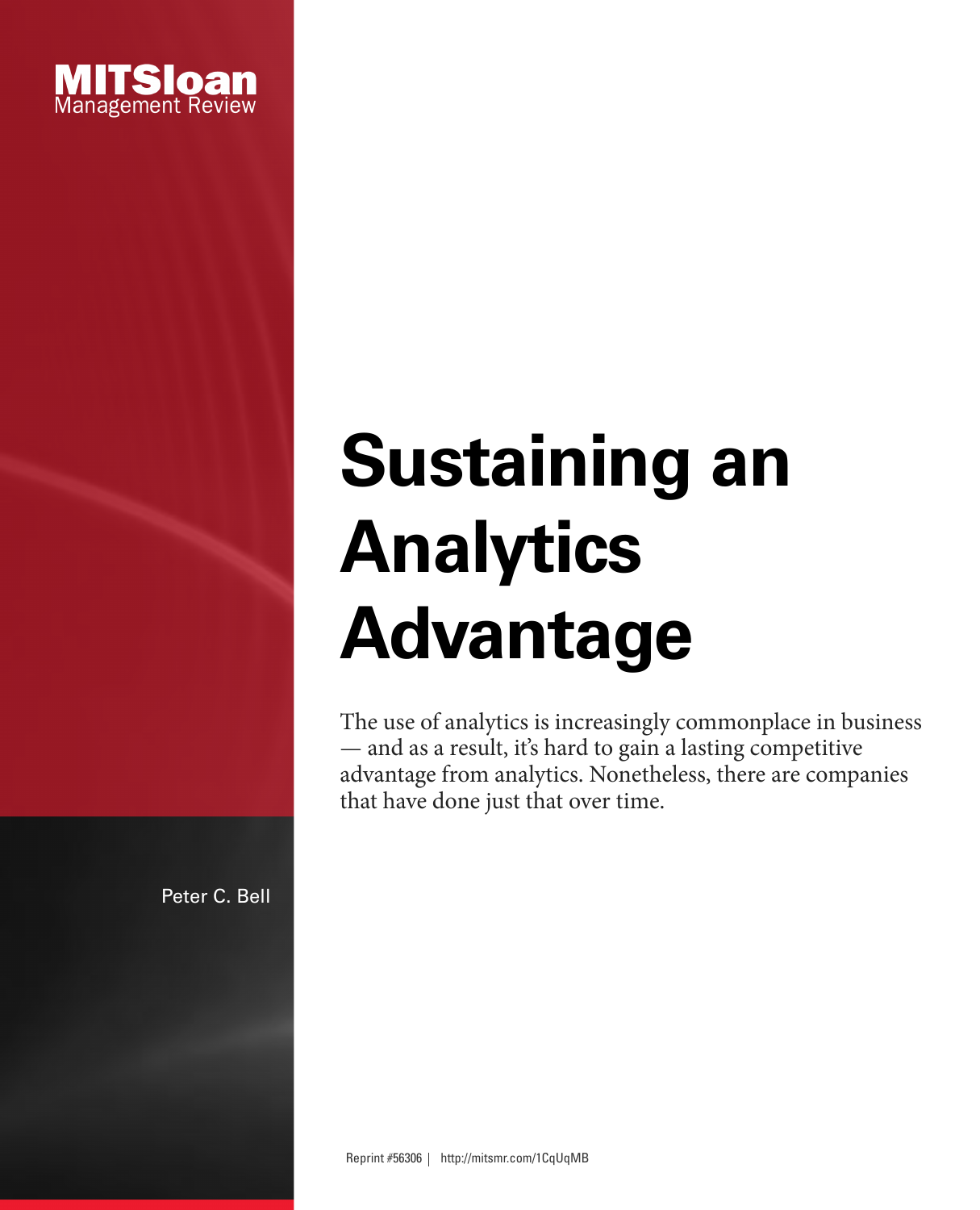

# **[ANALYTICS] Sustaining an Analytics Advantage**

The use of analytics is increasingly commonplace in business — and as a result, it's hard to gain a lasting competitive advantage from analytics. Nonetheless, there are companies that have done just that over time. **BY PETER C. BELL**

Sustaining a competitive advantage through analytics is a top challenge for today's leaders. After all, so much of contemporary analytics amounts to what you could call "table stakes." In other words, a rudimentary level of analytics is now essential for business survival, since most companies are using analytics. One significant corollary of this — the increasingly commonplace use of analytics — is that analytics use is no longer an automatic source of competitive advantage.

As an example, consider pricing in the airline industry. There is strong evidence that American Airlines maintained a revenue advantage through its pricing analytics from 1985 to about 1995. Today, however, the analytics of airline pricing has evolved. There are many specialist providers of airline pricing solutions. And almost every airline employs the same basic methodology to maximize revenue per seat mile flown. Though the airlines still spend large sums on pricing analytics, the cost is just the price of survival. There is little evidence that today's analytics have given one airline or another a revenue advantage.

Does this mean that all early adopters of analytics are bound to lose their initial competitive advantage, once their analytics foresight becomes an industry standard? Not at all. In fact, there are several examples of companies that have maintained a competitive advantage through analytics for many years — even decades.

How have they done this? And what are the lessons for today's corporate leaders? Research over a 30-year period suggests that there have been five basic ways in which companies have sustained an advantage generated through analytics:

**1 Keep your analytics secret.** In the 1990s, Wal-Mart Stores Inc. was collecting excellent data and developing advanced, sophisticated algorithms for its supply-chain management (including inventory sizing, order fulfillment, warehouse management and shipping). However, through the years, Wal-Mart has been canny about revealing the details of its supply-chain analytics. As a result, there is very little written on the analytics driving the company's supply chain. Competitors cannot buy off-the-shelf Wal-Mart supply-chain analytics.

This may be the result of a conscious effort by Wal-Mart, since the company is more Continued on page 22)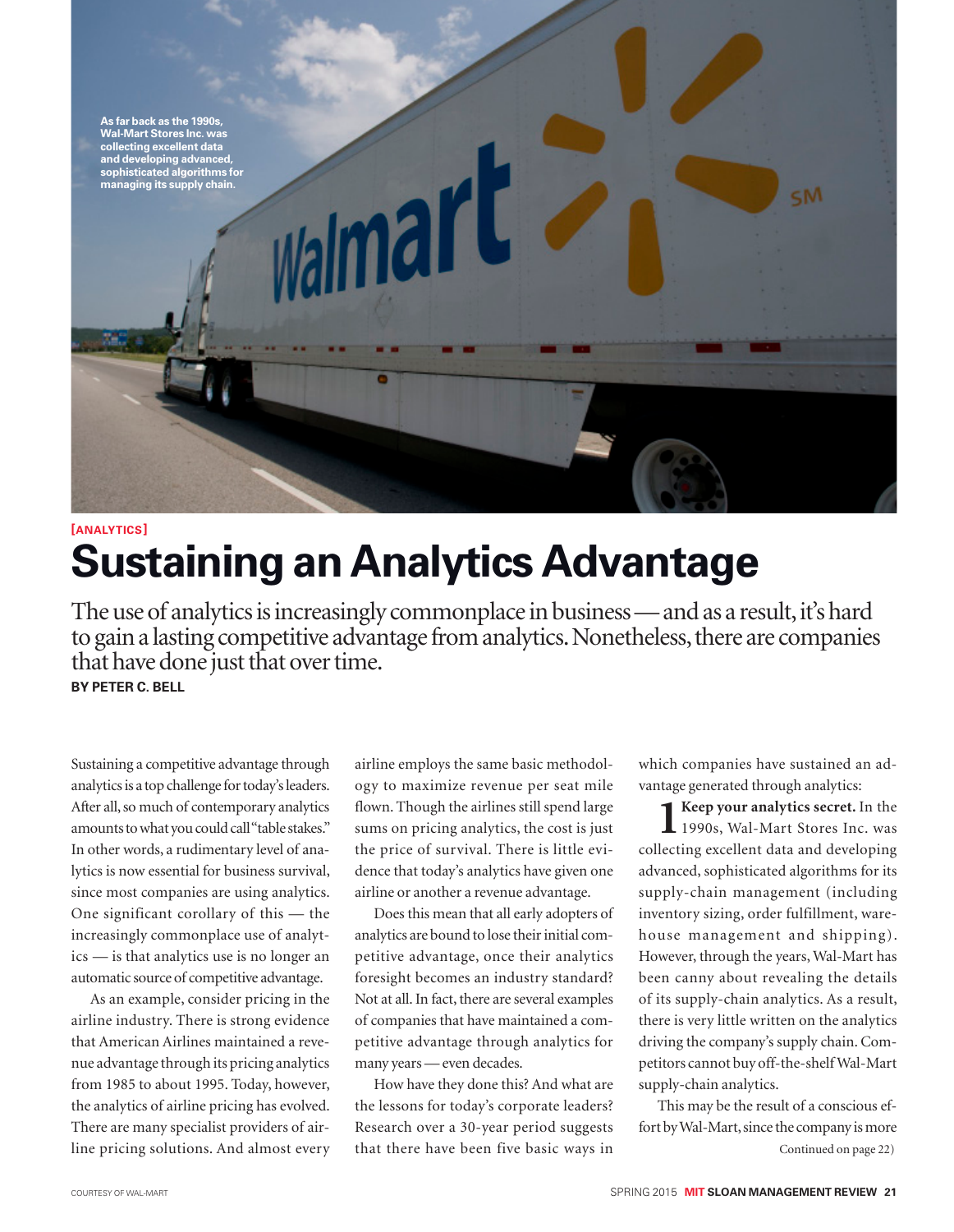#### **Sustaining an Analytics Advantage** (Continued from page 21)

open about its other analytics. For example, Wal-Mart uses offshore analytics business process outsourcing in India for some of its reporting analytics. That would not normally be a good strategy if maintaining confidentiality was essential. Wal-Mart also hosts conferences where the company shares and encourages discussion of consumer choice and human resources analytics. Nonetheless, it is very difficult to obtain real insight into the logic behind Wal-Mart's supply-chain algorithms.

Keeping analytics secret typically requires maintaining an in-house analytics team that stays together — and focused on internal solutions — for several years. That is not always easy, given the potential such groups have to generate revenue. In fact, there have been a number of examples of in-house groups spinning out to form stand-alone entities supplying solutions for the entire industry. For example, Sabre Corp., based in Southlake, Texas, was originally spun out from AMR Corp., which at the time was the parent company of American Airlines. The founders of Houston-based Gurobi Optimization Inc. previously worked on developing what is now IBM ILOG CPLEX optimization software.

In general, retaining analytics talent is not easy. Individuals and teams usually have ample opportunities to jump ship for fertile ground elsewhere. Therefore, managing a sustained advantage from analytics requires recognition and nurturing of key employees. In addition, management must decide which analytics strategies should be restricted, and which ones should be deliberately sold or publicized in an effort to generate revenues or court external solutions.

**2Implement the analytics fast and defeat your competitors before they can react.** Not long after ABB Electric entered the industrial transformer market in the 1970s, the market suffered a dramatic downturn. The crisis compelled ABB to

develop sophisticated customer-choice analytics in the 1970s and 1980s so they could better understand their customers' needs and identify "switchable" customers (both current customers who might leave and others they might attract).

The results were so successful that in the years following implementation, six transformer companies exited the category. In addition, competitors such as Westinghouse and GE closed major manufacturing plants. ABB Electric's then-CEO attributed the business's success and survival to its analytics. (The industrial transformer division of ABB Electric was eventually sold due to antitrust concerns.)

The management lesson here is that analytics can be effective in a time of intense competition, when the analytics first-mover advantage becomes magnified. In other words, when the competition is really tough, it may be easier for the competitor to concede defeat than to plan a catch-up investment.

**3Apply your analytics to the right problems.** There's an active debate on how companies should start using analytics. The most popular recommendation is to start with proverbial "low-hanging fruit" — easy problems whose solutions would produce quick savings or gains. The downside of this "low-hanging fruit" strategy is that the analytics for these small problems are easily replicated. Consequently, if competitors notice any impact, your advantage will erode once they replicate your methods. Companies that have sustained an advantage from analytics have often taken a different approach, focusing on a large, critical problem rather than a low-hanging one.

For example, Procter & Gamble (P&G) uses advanced analytics to reengineer its global supply chains. By collecting massive amounts of data and using this data to measure and optimize supply chains, P&G's analytics employees are arguably as important to its overall success as the company's

storied brand managers. As a result of the analytics group's findings, manufacturing plants, production facilities and warehouses have closed or been relocated; shipping patterns have been reworked. At one point, the analytics group's recommendations for the North American supply chain generated more than \$1 billion in savings.

Another company that has sustained an advantage by focusing on a large, critical problem is Industrial and Commercial Bank of China Ltd. (ICBC), based in Beijing. With thousands of branches throughout China, ICBC is the world's largest bank. Recognizing that the branch network is a key strategic asset of the bank, ICBC set out to design and maintain the best possible branch network.

In 2006, ICBC partnered with IBM and began development of ICBC's branch network optimization system. This system was driven by a market potential model where each city was divided into tens of thousands of 100-meter square cells. The business activity and demographic data for each cell was identified from GIS databases. This data was refined using human opinion and advanced analytics. Coupled with expert judgment, ICBC used the data to learn which cells offered the best locations for new branches, taking into account market potential, competitors' locations and existing branches.

ICBC has now implemented this process in more than 40 major cities in China. Despite some superb results, ICBC still finds itself facing an ever-shifting problem. As China's economy expands and modernizes, the centers of business and customer activity move around, with new urban districts and satellite cities emerging — and personal wealth increasing. These fast-changing conditions and the competitiveness of the Chinese banking market have made it essential for ICBC to continuously identify new high-potential locations in which to open branches or move and reconfigure existing branches. To address the ongoing nature of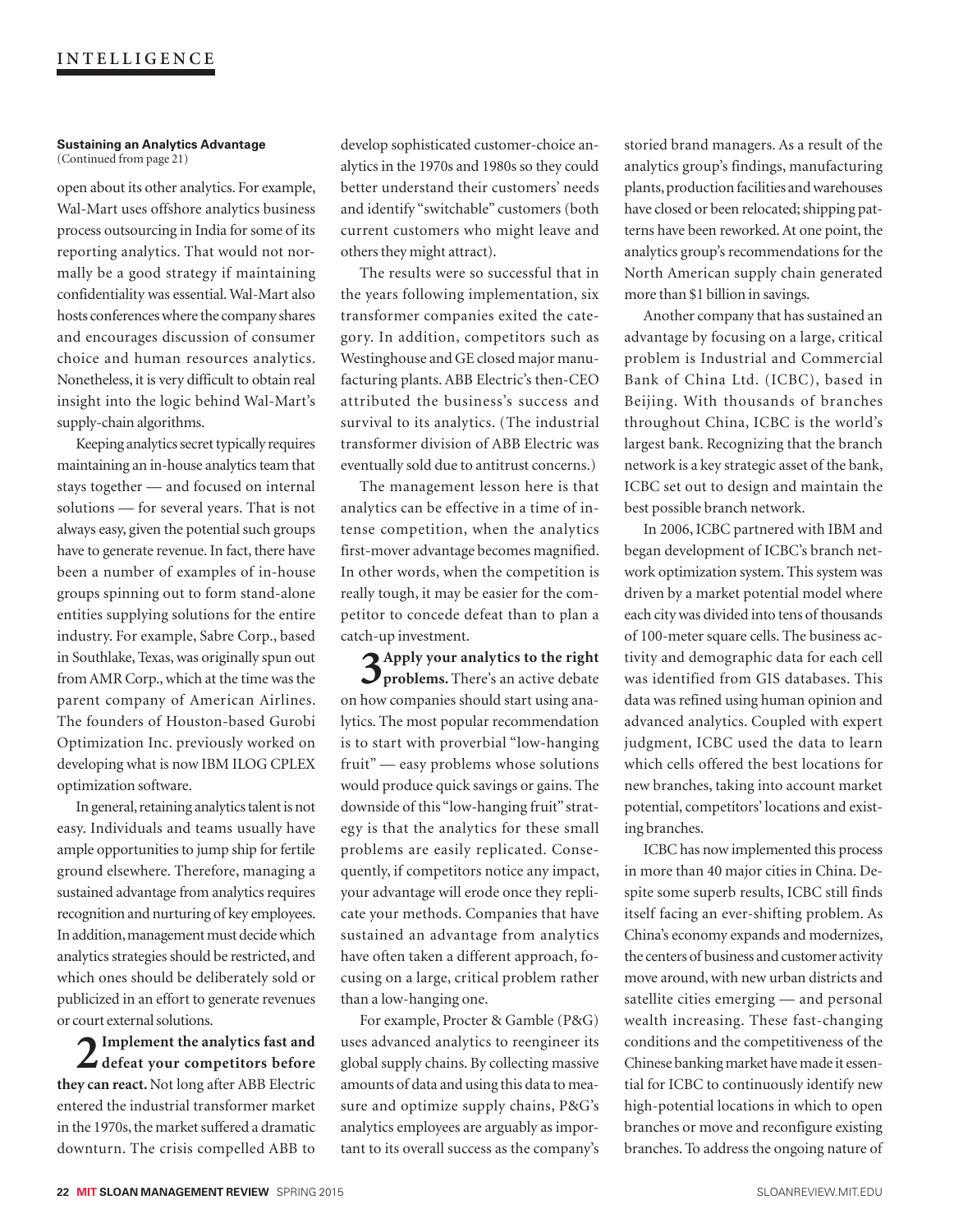the challenge, ICBC has trained more than 500 employees to use the branch location analytics system.

Given the technology and employee headcount required to continually address its bank branch location challenges, ICBC has indeed created for itself a sustainable competitive advantage over other banks. After all, the branches evolve and develop in response to hundreds of feedback loops over time from the analytics. These changes add to the time it takes for new entrants to catch up and take away the advantage.

**4Recognize that sometimes control of the data is more important than control of the analytics.** "Analytics" can be thought of as data and the algo rithms that extract useful information from that data. Some companies that have sustained an advantage from their analyt ics have done so by keeping tight control of their data while allowing access to their algorithms, in some cases selling their algorithms. The following example illus trates how and why this can make timely replication of the company's analytic suc cess almost impossible.

American Airlines (AA) was the master of air crew scheduling in the 1990s, when it was widely recognized that AA had lower crew costs than its competitors. During this same period, AA marketed its crewscheduling software to competing airlines. How did the company maintain its advan tage while selling the ostensible solution? The answer is that AA sold its algorithms — which were pretty basic — but kept a grasp on the data needed to use the algo rithms most effectively.

To understand how this worked, we need a small explanatory digression. Air crews work "tours," where a crew begins at a crew base (where they live). They then fly a series of flights around the network that may include overnight stays away from home. After the series, they end up back at their base. For a large airline (like AA), there (Continued on page 24)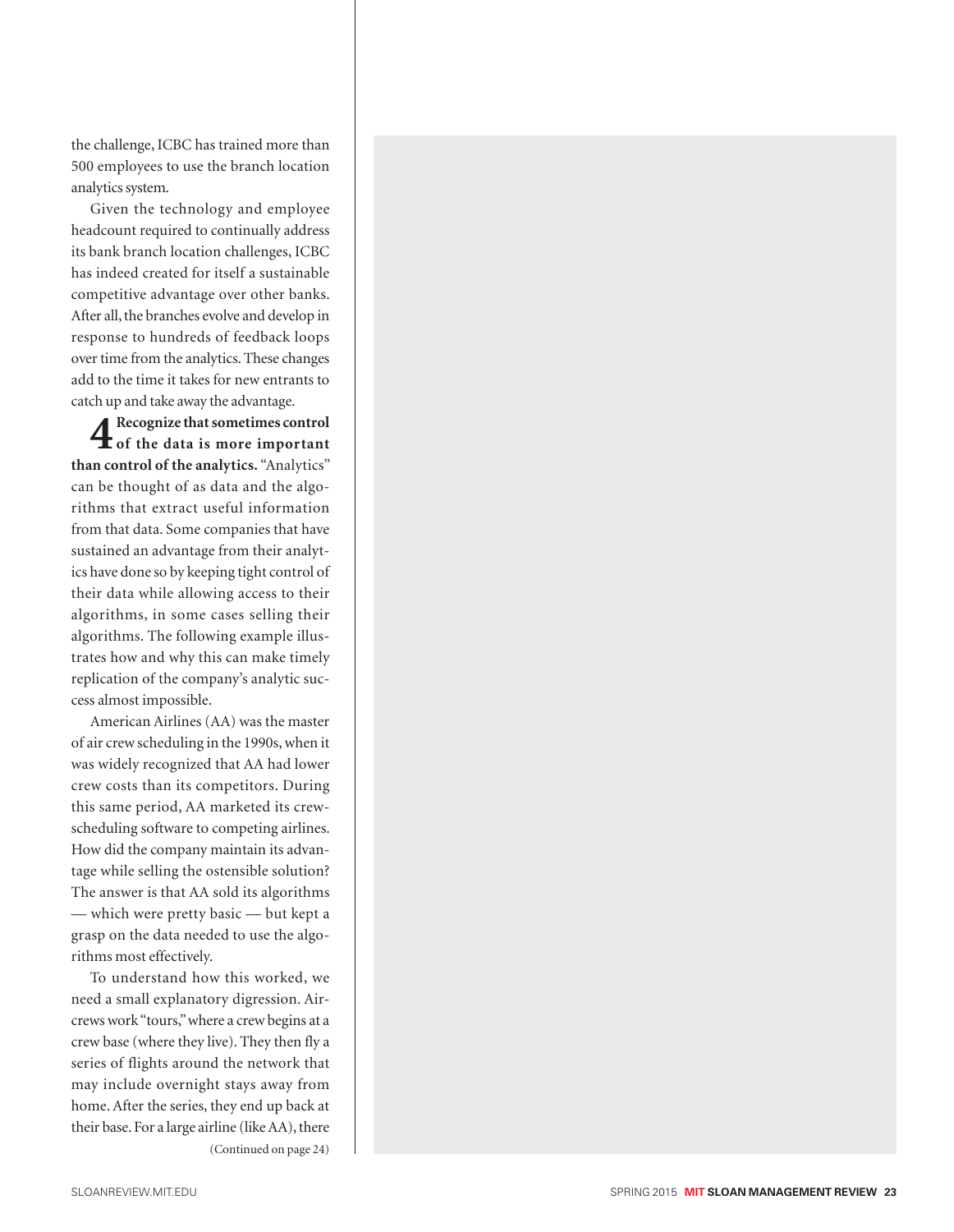#### **Sustaining an Analytics Advantage** (Continued from page 23)

are a large number of tours lasting one day (where the crew is home every night); many more tours in which the crew stays away from home overnight once; and even more tours involving multiple overnight stays. Each tour has to be devised taking into account the flight schedule, where the crews live, and the complex work rules governing working hours. Each crew tour also has a cost. The algorithm producing the crew schedules selects the set of tours covering all the required flights at minimum cost. While there is some customization that can speed up the algorithms for this particular problem, the slower, basic integer-optimization algorithm can be purchased off-the-shelf from a variety of vendors.

AA management recognized that their first-mover advantage in air crew scheduling came from their vast library of crew tours not the selection algorithm itself. They were able to maintain this advantage by working for more than 10 years on improving and extending this library —including developing computer codes that could generate millions of new potential tours every week. In addition, they moved crew bases around to add potential new tours and extend the maximum duration of the tours. AA also reduced the costs of existing and potential tours by negotiating changes in crew work rules, after they had tried the new conditions through their system and understood the financial benefits of these changes.

While doing all this, AA generated extra revenue by selling the scheduling system to its competitors, recognizing it would take years for competitors to develop as effective a library of tours as AA's own. AA also knew that developing a library was only the first step. Competitors would also have to make changes in crew locations and master contract work rules and flight schedules, in order to build a library that would lead to competitive crew costs with AA.

The bottom line here is this: Today's

pricing, supply-chain management and other advanced analytics systems are datarich applications where the established player has a data advantage over the new entrant. The lesson for management is to own and keep tight control of the data driving the strategic analytics, even though the analytics themselves can be sold to others.

**5Become a truly data-driven cor-poration.** While it has proven difficult to sustain a long-term advantage by applying analytics to one or two small projects, there have been cases where a company applies analytics to so many small projects that it emerges as a truly data-driven corporation, maintaining an

## Today's pricing, supplychain management and other advanced analytics systems are data-rich applications where the established player has a data advantage over the new entrant.

advantage for years. FedEx and IBM are well-known examples of companies where numerous early analytics successes produced a senior management culture where analytics was regularly used to inform important decisions. However, discussions of the data-driven company today almost always gravitate towards Amazon.com Inc.

The fact that Amazon founder and CEO Jeff Bezos was educated as an engineer may explain why Amazon today is a leading data-driven company using a factual, experimental approach to constant innovation. "We have our own internal experimentation platform called 'Weblab,' that we use to evaluate improvements to our websites and products," noted Bezos in an April 2014 letter to Amazon shareholders. "In 2013, we ran 1,976 Weblabs worldwide, up from 1,092 in 2012, and 546 in 2011."

Amazon is one of only a very few companies whose annual report regularly includes a host of terms from analytics. "We use highperformance transactions systems, complex rendering and object caching, workflow and queuing systems, business intelligence and data analytics, machine learning and pattern recognition, neural networks and probabilistic decision making, and a wide variety of other techniques," noted Bezos in a 2010 letter to shareholders.

Moreover, Bezos invented the Amazon business model from scratch. His strategy was one of constant innovation supported through experimentation, data collection and analytics. While Amazon's storied warehouses and supplier list garner many headlines, Amazon's analytics algorithms and capabilities are arguably its most important strategic asset.

Analytics at Amazon has clearly enjoyed exceptional CEO support. However, there is strong evidence that, in general, for an analytics group to emerge as a strategic asset of a corporation, senior management backing is essential. That said, the benefit of strong CEO support also has risks: One prizewinning analytics group in a major international corporation was relegated to working on minor projects following a change in CEO. The new CEO was a more intuitive decision maker and was less open to recommendations based on analytics. The upshot is that for an analytics group to maintain a position of great prominence in a company, it will need to display some political acumen during periods of transition in upper management in order to generate and maintain crucial leadership support.

*Peter C. Bell is a professor of management science at Ivey Business School at Western University in London, Ontario, Canada. Comment on this article at http://sloanreview .mit.edu/56306, or contact the author at smrfeedback@mit.edu.*

#### **Reprint 56306.**

**Copyright ©** *Massachusetts Institute of Technology, 2015. All rights reserved.*